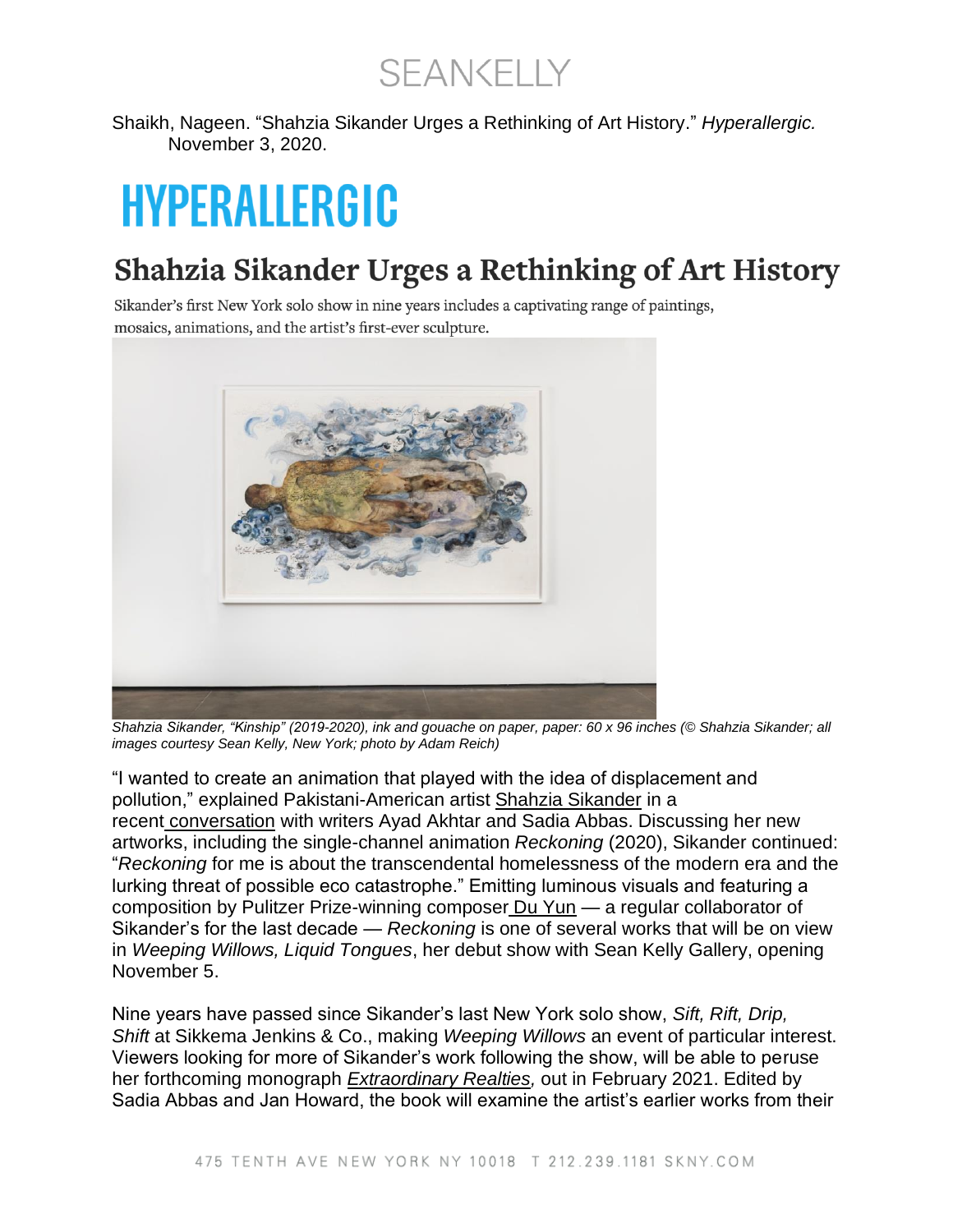**SEANKELLY** 

inception in Pakistan in 1987 to her continued practice in the United States, up until 2003.

These days, Sikander's art practice contemplates global feminisms, climate change, institutional racism, and religious perspectives. Her inimitable paintings and [portraits,](https://hyperallergic.com/473949/shahzia-sikander-national-portrait-gallery-washington-dc/) captivating video animations, meticulous drawings, glass mosaics, and now, for the first time, a sculpture, are rooted in the genre now known as "contemporary Indo-Persian miniature."



*Shazia Sikander, "The Shadow's Dance" (2019), ink and gouache on paper, 15 x 11 1/2 inches (© Shahzia Sikander)*



*Shahzia Sikander, "Promiscuous Intimacies" (2020), patinated bronze, 42 x 24 x 18 inches, edition of 5 with 2 APs (© Shahzia Sikander; photo by Chris Roque of UAP)*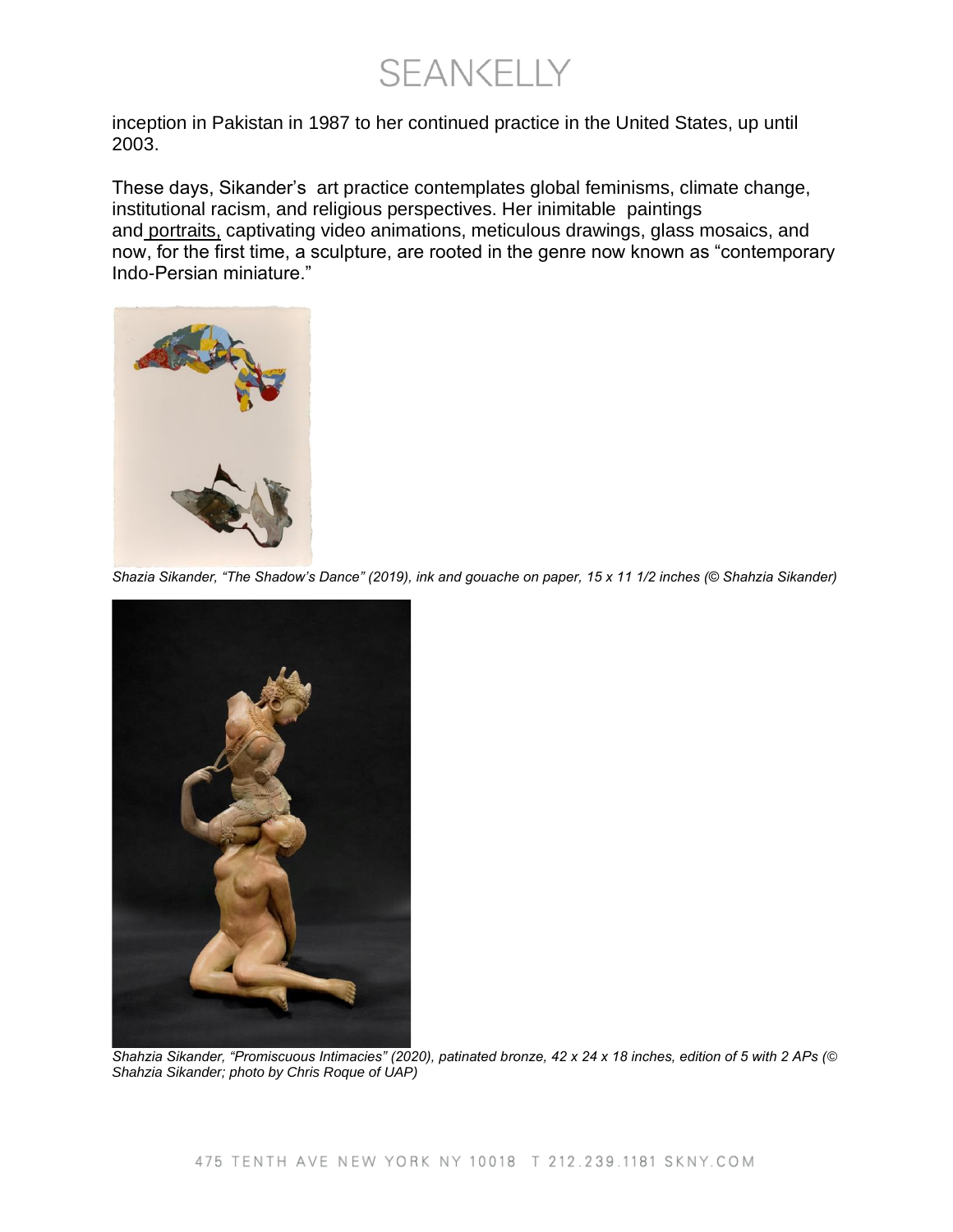**SEANKELLY** 

In her forthcoming show, Sikander urges audiences to rethink global histories and shared experiences, by re-examining the canon of Eastern and Western art history through her work. In 2000, she created the drawing "Much Maligned Monsters II," borrowing its title from Partha Mitter's 1977 book about European reactions to Indian art history. In the drawing, Sikander entangled a partially clad Eastern Hindu [Devata](https://www.metmuseum.org/art/collection/search/38153) (deity) with a nude Greco-Roman Venus appropriated from Angolo Bronzino's "An Allegory [with Venus and Cupid"](https://www.nationalgallery.org.uk/paintings/bronzino-an-allegory-with-venus-and-cupid) (c. 1540–1546). "Promiscuous Intimacies" (2020), the artist's sculptural debut, elevates this composition into a life-sized bronze. Much like in her earlier drawing, Venus sits on the floor of the gallery space, raising a delicate finger that grasps the Devata's necklace while the latter deity rests one leg on Venus's shoulder. The pair lock gazes, oblivious to outside gazes. While the drawing alluded to female identity and hierarchies of power in global politics, the entangled bronze figures suggest queer relationships that are not always visible to the observing eye.



*Shahzia Sikander, "Arose" (2020), glass mosaic with patinated brass frame 84 x 62 inches, edition of 5 with 2 APs (© Shahzia Sikander; photo by Adam Reich)*

Women of the Mughal courts are another signature motif in Sikander's works. In her latest glass mosaic "Arose" (2020), as well as in an eponymous ink and gouache drawing, the artist stylizes two identical, unidentified female figures. Drawn very close together and fanning around a central axis, the heads of these figures are missing in all iterations but one. Sikander has worked with headless female figures since the beginning of her career in the early nineties, as a means of alluding to the need to reclaim one's identity and the collective power of women in contemporary society. Like the sculpture "Promiscuous Intimacies," "Arose" prompts several interpretations about female companionship: platonic or queer.

*Weeping Willows* will also include recent paintings that address capitalist modes of production, along with another standout glass mosaic — ["The Perennial Gaze"](https://www.artsy.net/artwork/shahzia-sikander-the-perennial-gaze) (2018)